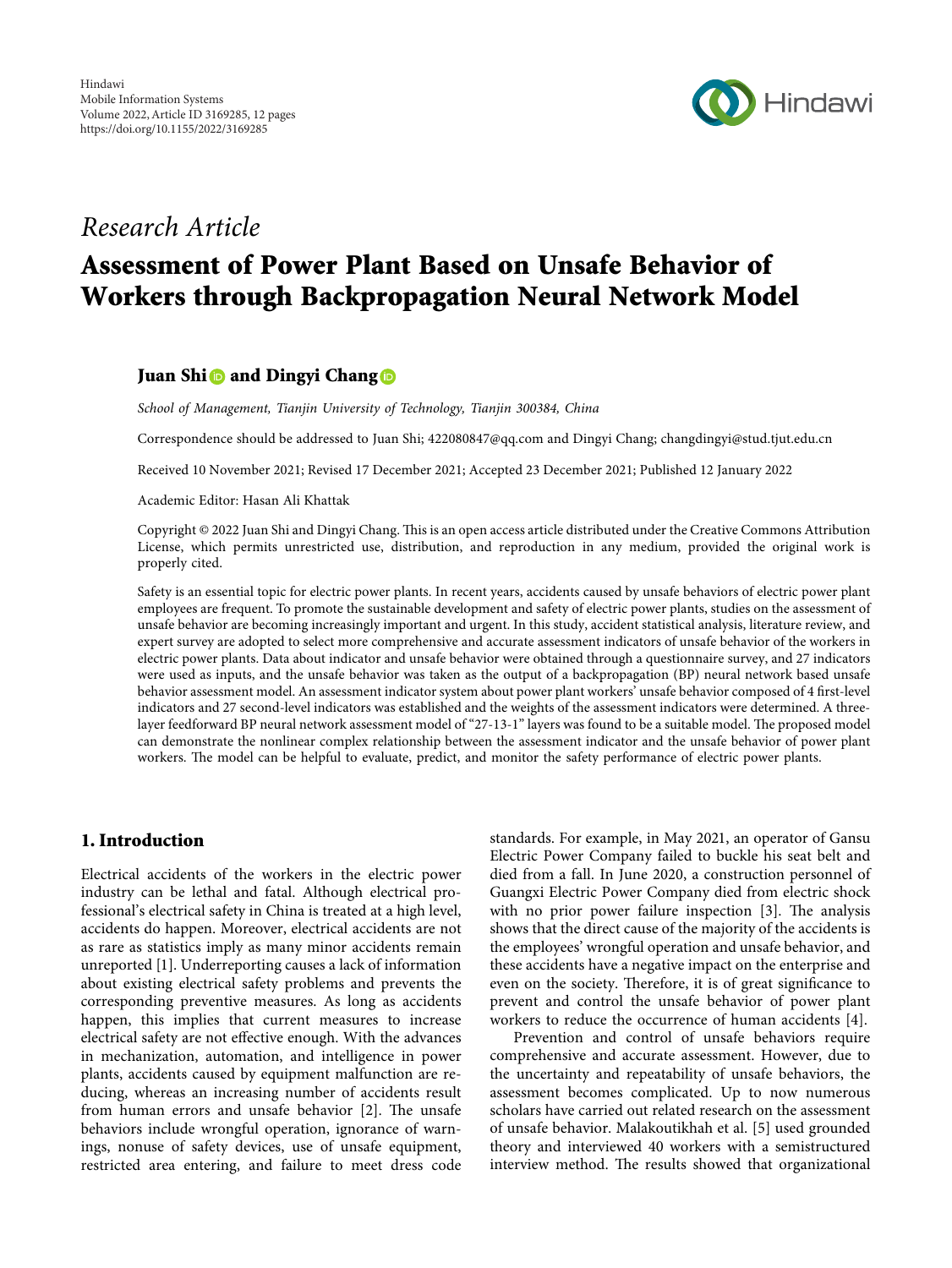factors played important roles in the assessment of unsafe behaviors. Mokarami et al. [\[6](#page-10-0)] studied the relationship between bus drivers' safety culture, unsafe behaviors, and traffic accidents using constructing a structural equation model. It was found that there is a negative relationship between safety culture level and accidents rate, and drivers' unsafe behaviors frequency and unsafe behavior play a significant intermediate role between safety culture and accidents. The author Shin et al. [\[7](#page-10-0)] built a mental process model of construction workers based on the system dynamics (SD) method and then examined the feedback mechanism of the safety attitude and unsafe behavior. An assessment factor system of unsafe behavior and an analytic hierarchy process model were proposed by Li et al. [[8](#page-10-0)]. For quantification of behavioral safety data of workers, the fuzzy assessment method was employed. Tong et al. [[9\]](#page-10-0) proposed a risk assessment model and used the Monte Carlo method to calculate the risk value of employees' unsafe behaviors. Zhang et al. [\[10](#page-10-0)] employed the Planned Behavior theory and explored the effects of nuclear power plant workers' attitudes, perceptions, and subjective norms on unsafe behaviors. Yu et al. [[11\]](#page-10-0) used the Fishbone Diagram and established an assessment model for the influencing factors of coal mine workers' unsafe behaviors from five aspects: individual, physical environment, safety leadership, safety management, and group organization. In addition, there are many studies on the assessment of unsafe behavior, which guides subsequent studies. However, the existing research lacks robustness, relevance, and differentiation of assessment indicators for unsafe behaviors. Moreover, the method of acquiring assessment indicators is relatively ineffective and the weights are mostly calculated by cause-to-effect methods such as analytic hierarchy process, grey correlation degree, expert survey method, and entropy weight method which are affected by randomness and human factors during the assessment process.

As a cause-and-effect method, machine learning algorithms can mimic human thinking models and effectively deal with nonlinear prediction problems. In recent years, machine learning algorithms such as backpropagation (BP) neural network have been widely used in the field of assessment. Using BP neural network, Li and Wang [[12\]](#page-10-0) evaluated the safety of subway construction projects under construction from three aspects including human factors, management factors, and risk factors and then predicted the possibility of accidents. Tseng and Luo [\[13](#page-10-0)] developed an employee quality assessment model based on a BP neural network to rate the performance through the collection and processing of employee performance data. Han et al. [[14\]](#page-10-0) employed a genetic algorithm to optimize BP neural network modeling and built a hybrid genetic BP model, to efficiently evaluate and select the product design. Likewise, Feng et al. [\[15](#page-10-0)] identified the possible risk factors in the supply chain and constructed the risk assessment indicator system based on an optimized BP neural network. Zhang et al. [[16\]](#page-10-0) proposed an assessment indicator system for the information communicability of think tank WeChat public platform based on BP neural network from four dimensions, including the think tank power, information content features,

public platform's service capability, and subscribers' performance. Although BP neural network has made great achievements in many fields, the application of the BP algorithm in the assessment of power plant workers' unsafe behavior is still in infancy  $[17]$  $[17]$ . This study adopted accident statistical analysis, literature review, and expert survey methods to select more comprehensive and accurate assessment indicators of unsafe behavior. Based on the data of unsafe behavior of electric power plant workers in Tianjin, Yinchuan, Zoucheng, and Yangquan cities of China, a BP neural network assessment model is developed. The weight of the assessment indicator is calculated and analyzed, to provide advice for the prevention and control of power plant workers' unsafe behaviors and firmly help uphold the enterprise "Safety First" culture.

The rest of the manuscript is arranged as follows: Section 2 provides detail about the data collection and analysis process. In Section [3,](#page-6-0) the results are illustrated. Section [4](#page-7-0) is about discussion and the conclusion and limitations are presented in Section [5](#page-9-0).

# **2. Materials and Methods**

*2.1. Research Process.* Safe, reliable, and inexpensive electrical energy is essential to the world economy and our way of life. Electricity powers our homes, offices, and industries, provides entertainment, medical services, and communication, and powers various technologies. This study aims to evaluate, prevent, and control the unsafe behaviors of power plant workers based on practical problems. The framework of the proposed research is shown in Figure [1.](#page-2-0) There are six steps within the research: problem discovery, selection of assessment indicators, collection of data, determination of BP neural network structure, model simulation, and discussion. In this way, the weights of unsafe behavior assessment indicators can be determined, and prevention and control measures can be formulated and implemented. These steps are illustrated in the subsequent sections.

#### *2.2. Selection of Assessment Indicators*

(i) *Accident Statistical Analysis*. According to the public information of the Chinese National Energy Administration, the Chinese Ministry of Emergency Management and Safety Management Network, the data of production safety accidents in the power industry from 2015 to 2019 were collected and sorted out and 145 personal injury accidents were selected, including 39 cases of falling from a height, 26 cases of electric shock, 22 cases of object hit, 19 cases of mechanical injury, 14 cases of lifting injury, 13 cases of collapse, and 12 cases of others. In the 145 accidents, the unsafe state of objects accounted for 37% of the total accidents, and the unsafe behavior of people accounted for 63%. The accidents caused by unsafe behaviors are analyzed statistically, the influencing factors of unsafe behaviors are extracted, and then the assessment indicators are determined.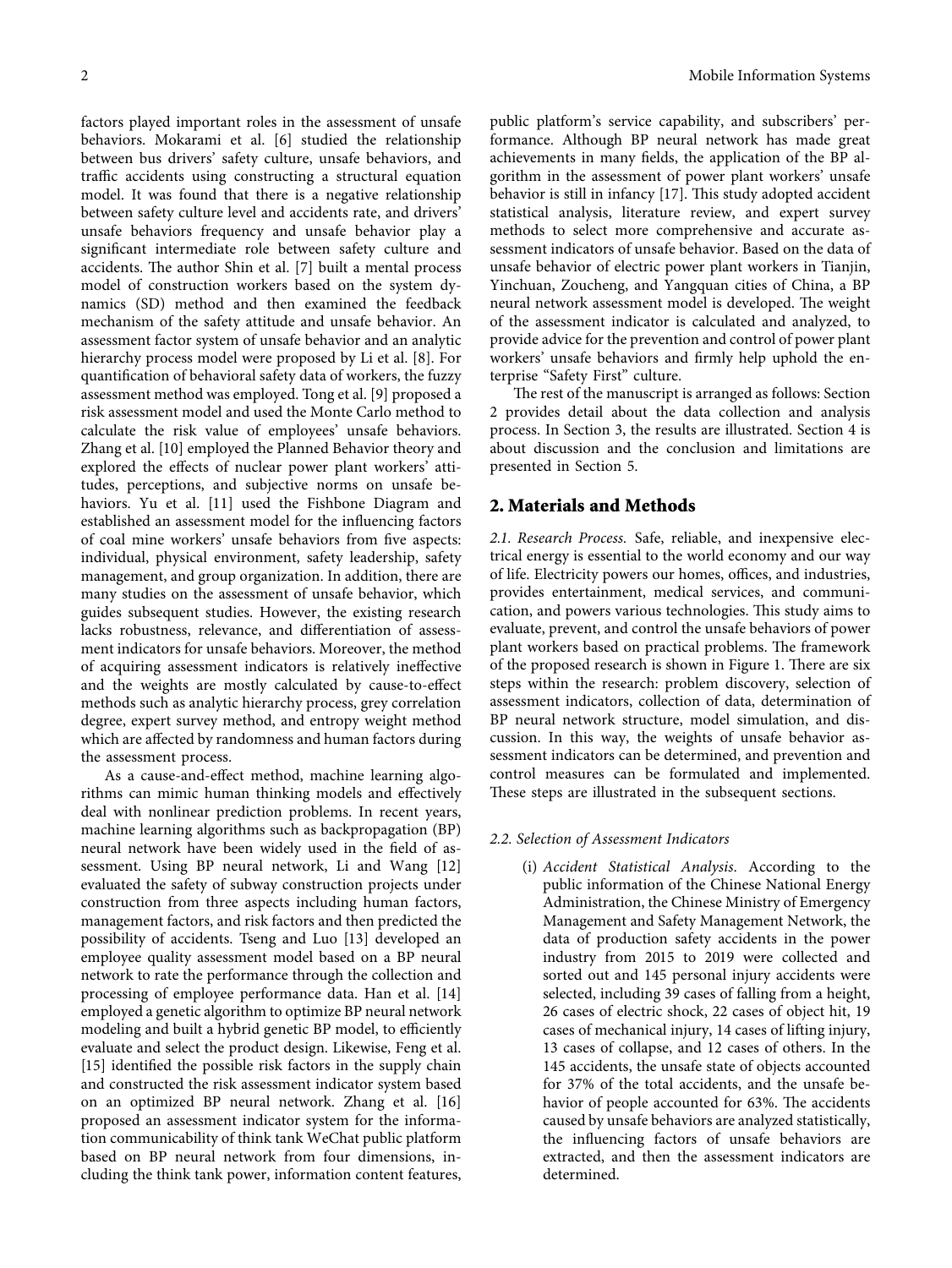<span id="page-2-0"></span>

Figure 1: Model framework.

(ii) *Literature Review*. Using "Web of Science," "Elsevier ScienceDirect," and "CNKI" as literature retrieval databases, the keywords were selected as "unsafe behavior" or "violation behavior" or "risk behavior" or "safe behavior" or "crisis behavior." The topic was selected as "power plant workers" or "power plant operators" or "electric power employees," and the retrieval time was limited to 2019–2021. More than 1000 journal papers were selected. By reading the title, abstract, and keywords of the papers, the searching criteria were further simplified, and we finally got 121 journal papers. The influencing factors of unsafe behaviors are clarified and summarized.

According to the results obtained by the above methods, the assessment indicator's initial set of unsafe behavior was obtained by selecting and categorizing, as shown in Table [1.](#page-3-0)

(iii) *Expert Survey Method*. It is a relatively mature method for indicator determination, which can promote anonymous communication among experts, integrate opinions, and reach a relatively consistent view [[18\]](#page-10-0). According to the knowledge and experience of experts, this method carries out multiple rounds of questionnaire surveys and collates the results to determine the final answer, which has a strong scientific nature. According to Table [1,](#page-3-0) this study used an expert survey method to score the indicators and consulted experts to further supplement and simplify the indicators.

The assessment object of this study is the unsafe behavior of power plant workers. To this end, the author invited 8 experts from Huadian Electric Power Research Institute, Tianjin University, Nankai University, and other enterprises

and universities. All the experts have research achievements in the field of safety management and have a certain understanding of the unsafe behavior of power plant workers. Three rounds of questionnaires were issued. The first round of questionnaires was all collected (12 copies), and the experts optimized the existing indicators. Less important indicators, such as monotonousness, readiness, inspection, biological hazard, work time, and social norm, were dropped. Emotional management ability, safety awareness, regulation, safety supervision, and other indicators were highly recognized. In addition, an expert divided the existing indicators into five first-level indicators: individual, organization, equipment, management, and environment. An expert suggested combining indicators such as high temperature, ventilation, visibility, and odor into a single indicator called physical environmental physical fitness indicator. An expert believed that the three indicators of leadership and management ability, management commitment, and management level have similar meanings and can be collectively changed to management ability. The results of the first round of questionnaires were collected and the second round of the survey was conducted.

The second round of questionnaires was all recovered, and experts gave suggestions for improving the results of the first round. For example, one expert believed that safety regulation and rewards and punishments had overlapping meanings and suggested that rewards and punishments should be omitted. One expert suggested increasing the number of psychological clinical services. Another expert suggested merging the two primary indicators, organization and management. An expert also suggested increasing the social pressure indicator. In addition, experts have also revised the interpretation of individual indicators. The results of the second round of questionnaires were collected and analyzed.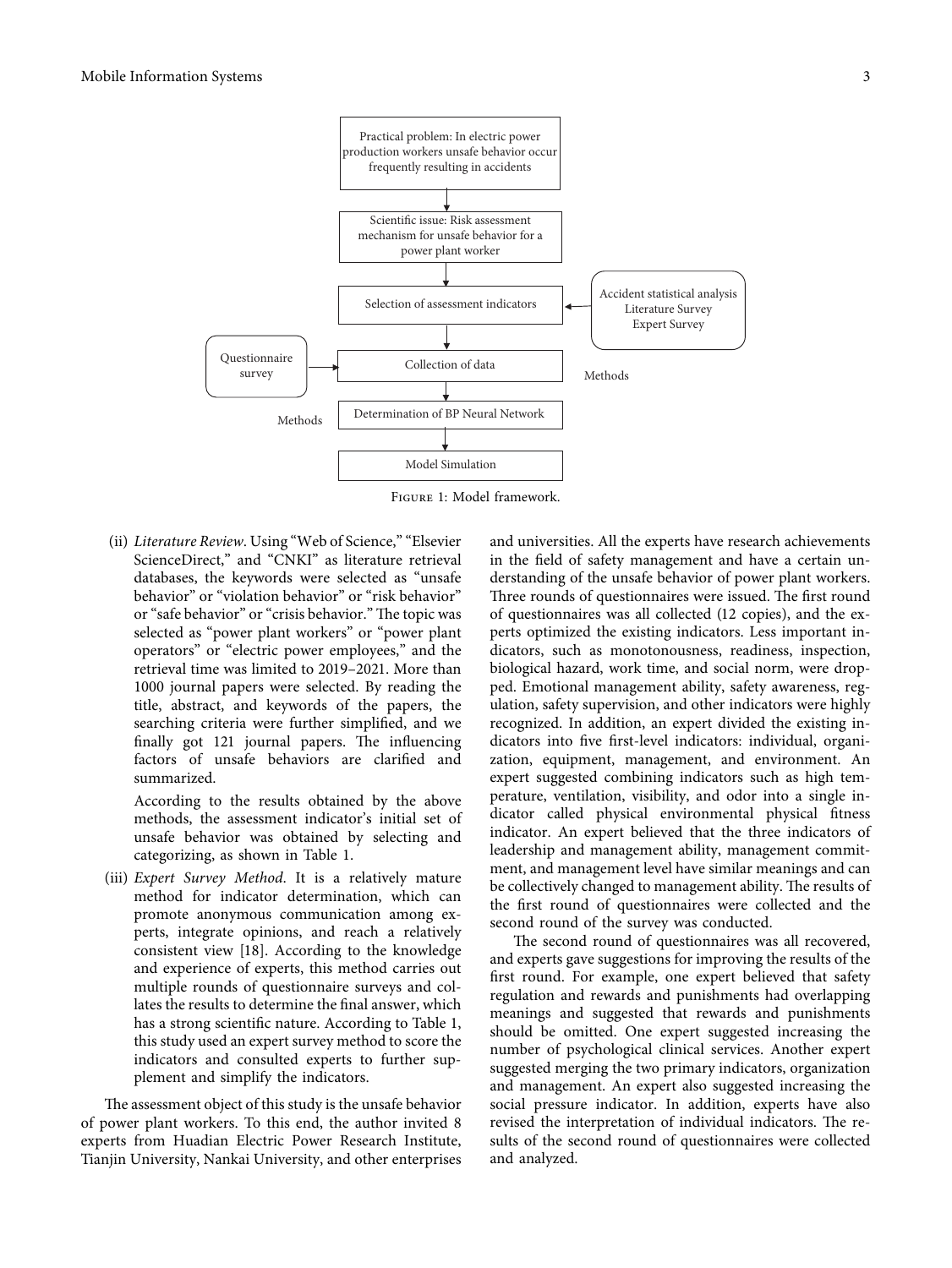| TABLE 1: Power plant worker unsafe behavior assessment indicator initial set. |  |  |
|-------------------------------------------------------------------------------|--|--|
|-------------------------------------------------------------------------------|--|--|

<span id="page-3-0"></span>

| Category                     | Indicator                                                                                                                                                                                                                                                                                                                                                                                                                                                |
|------------------------------|----------------------------------------------------------------------------------------------------------------------------------------------------------------------------------------------------------------------------------------------------------------------------------------------------------------------------------------------------------------------------------------------------------------------------------------------------------|
| Individual personal          | Mental limit, safety awareness, personality disorder, disease, bad habit, forgetting, psychological negligence, job<br>skills, physical quality, personal interest, vision, hearing, psychological capital, physical limit, emergency<br>response, emotional management ability, attention, understanding, judgment, physical fitness, fatigue, work<br>attitude, interpersonal skills, safety knowledge, cognitive ability, tolerance, job satisfaction |
| Organizational<br>management | Organizational atmosphere, synchronization, regulation, communication, culture, commitment, emergency<br>exercise, community relations, inspection, safety investment, readiness, leadership, rewards and punishments,<br>job design, education training, management                                                                                                                                                                                     |
| Mechanical equipment         | Equipment malfunction, equipment use, equipment repairing, safety warning design, equipment reliability,<br>emergency equipment, tool distribution, protective equipment, equipment sensitivity, human-machine fitness                                                                                                                                                                                                                                   |
| Working environment          | Visibility, high temperature, ventilation, odor, cold and wet weather, lighting, job space, monotonous, work<br>intensity, work difficulty, work time, biological hazard, noise, oxygen supply, and atmospheric pressure,<br>environmental cleanliness, environmental comfort, etc.                                                                                                                                                                      |
| Social life                  | Family economic status, habit, life pressure, social norm, intervention, legal issues, lifestyle                                                                                                                                                                                                                                                                                                                                                         |

The third round of questionnaires was all recovered, and the expert opinions tended to be consistent. Thus, the final assessment indicator set of unsafe behavior was determined, and the results are shown in Table [2.](#page-4-0)

#### *2.3. Collection of Data*

2.3.1. Questionnaire Design. The data of indicators and unsafe behavior were collected by questionnaire survey. After extensive literature review, surveying of workers, and interviewing of experts, a table with 27 unsafe behavior secondary assessment indicators was obtained. The questionnaire included the following three parts.

- (i) The investigation of the demographic information of the employees includes gender, age, and working hours.
- (ii) In the process of unsafe behavior indicator assessment, 3 choices are set for 27 second-level indicators.
- (iii) There are 6 items in the survey of unsafe behavior scores. The higher the score of each item is, the higher the risk of unsafe behavior is.

In the second and third parts, the Likert 5-level scale method was adopted. Table [3](#page-5-0) shows the setting of questionnaire items [\[19–23](#page-10-0)].

*2.3.2. Survey Implementation and Data Analysis.* Keeping in view the geographical distribution of power plants in China and the feasibility of investigation, the scope of this study covered four power plant concentration areas in Tianjin, Yinchuan, Zoucheng, and Yangquan. Through a phone call, e-mail, and field research, the leaders of the four regional power plants were contacted. Using random sampling across different departments, online and offline questionnaires were conducted for power plant workers in these four regions. Links to online surveys were sent to contacts at the power plant, who forwarded the survey links via e-mail to the plant workers. For the offline survey, the investigators sent questionnaires to the people on the site and offered rewards for participation. The investigation began in

February 2021 and ended in June 2021. A total of 160 questionnaires were sent out and 143 were collected, and 124 were valid with an effective recovery of 86.71%. The descriptive statistics of the demographic data are shown in Table [4.](#page-5-0)

As can be seen from Table [4](#page-5-0), the age, education, homeplace, working hours, and positions of the respondents are in line with the actual situation of power plant workers, and the survey data are in line with the actual requirements. The questionnaire data were sorted out and SPSS 21.0 was used for reliability and validity analysis. The results showed that the Cronbach *α* coefficient of all dimensions of the scale was greater than 0.8, and the Cronbach *α* coefficient of the total scale was 0.845, indicating that the reliability of the scale met the requirements of analysis. The KMO value of the total table is 0.904, and the KMO value of all dimensions of the scale is greater than 0.8. The results of the Bartlett spherical test are significant, indicating that the scale validity is good.

*2.4. Construction of BP Neural Network Model and Determination of the Assessment Indicator Weight.* BP neural network is a multilayer feedforward neural network training based on the error backpropagation algorithm, including two learning processes: the forward propagation of signal and the backpropagation of error. BP neural network consists of the input layer, hidden layer, and output layer, and each layer is composed of several neuron nodes. The hidden layer may be one or more layers between the input and output. At first, the network propagation starts from the forward propagation. Then, the input signal acts on the hidden layer through the input layer and passes to the output layer. After a series of nonlinear changes, the actual output is obtained. When there is a big difference between the actual output and the expected output, it enters into the backpropagation process. Then, the output error is transmitted back to the input layer by the output layer acting on the hidden layer, and the weights and thresholds between the input layer and the hidden layer, as well as between the hidden layer and the output layer, are adjusted simultaneously. The training is repeated until the error is sufficiently minimal. The structure of a three-layer BP neural network is shown in Figure [2](#page-6-0).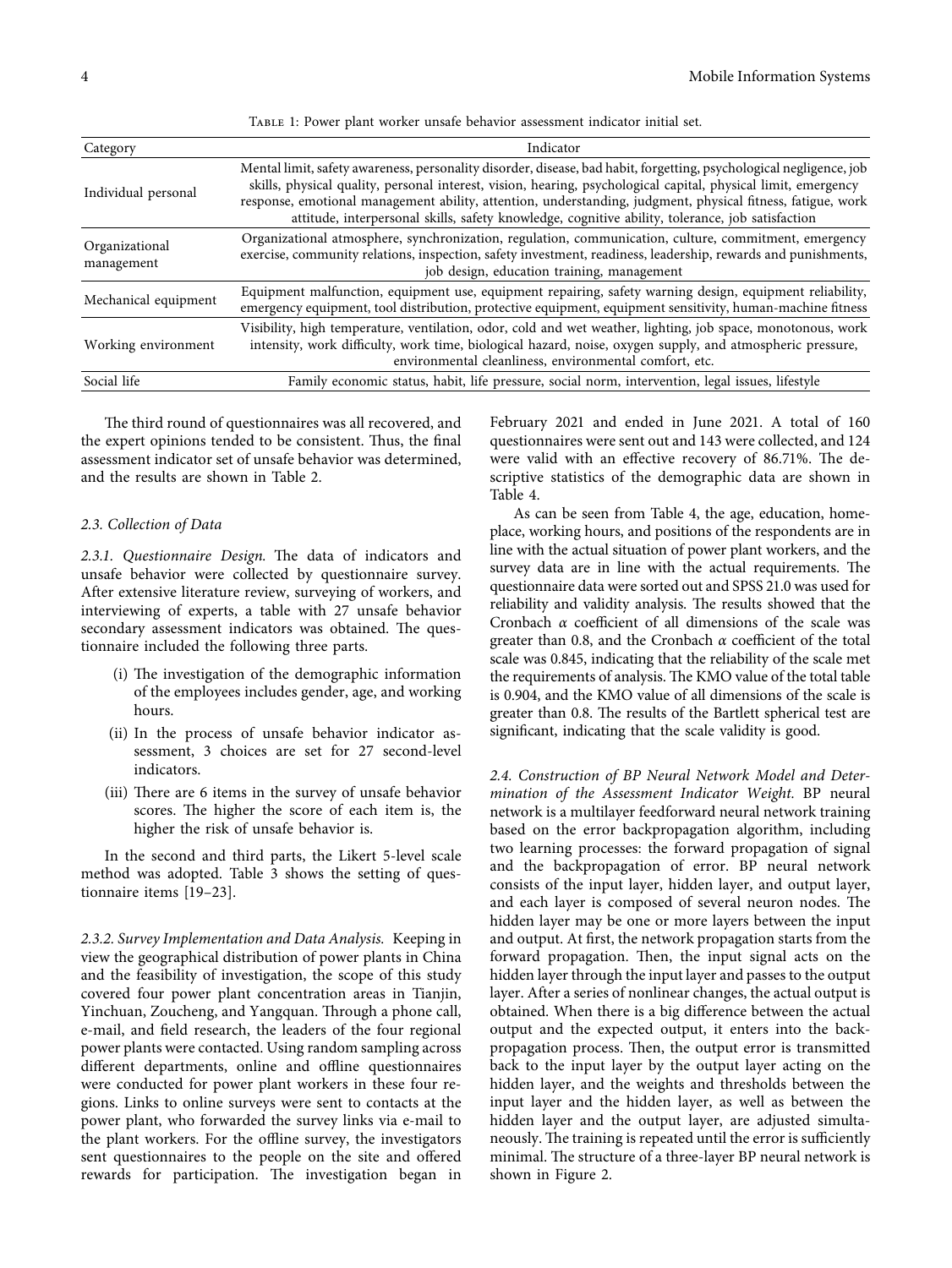<span id="page-4-0"></span>

| The first-level indicator       | The second-level indicator                   | Explanation of the indicator                                                                                                                |  |  |  |  |  |
|---------------------------------|----------------------------------------------|---------------------------------------------------------------------------------------------------------------------------------------------|--|--|--|--|--|
|                                 | Emotional management ability<br>B1           | The ability of employees to adjust and control emotions and relieve<br>negative emotions                                                    |  |  |  |  |  |
|                                 | Physical fitness B2                          | Endurance, strength, acuity, and other athletic qualities of employees                                                                      |  |  |  |  |  |
|                                 | Safety awareness B3                          | Employees' cognitive level and vigilance awareness of risks in the process of<br>work                                                       |  |  |  |  |  |
| Individual personal A1          | Interpersonal skill B4                       | The ability of employees to interact with others and to deal with<br>interpersonal relationships                                            |  |  |  |  |  |
|                                 | Job skills B5                                | The employee's proficiency, experience, and technology on the job                                                                           |  |  |  |  |  |
|                                 | Personality trait B6                         | A behavioral tendency held by employees themselves                                                                                          |  |  |  |  |  |
|                                 | Safety knowledge B7                          | Employee's understanding and mastery of the knowledge required for safe<br>work                                                             |  |  |  |  |  |
|                                 | Attitude B8                                  | Employee's attitude towards work                                                                                                            |  |  |  |  |  |
|                                 | Safety supervision B9                        | Supervision of unsafe behavior                                                                                                              |  |  |  |  |  |
|                                 | Safety investment B10                        | The amount of time and property the enterprise needs to invest in safe<br>production                                                        |  |  |  |  |  |
|                                 | Organizational atmosphere B11                | A safe atmosphere between organizational groups                                                                                             |  |  |  |  |  |
| Organizational<br>management A2 | Management ability B12                       | The ability of the manager to supervise and guide the safe behavior of<br>employees                                                         |  |  |  |  |  |
|                                 | The ability of communication<br><b>B13</b>   | Employees' communication on safety at work                                                                                                  |  |  |  |  |  |
|                                 | Educational training B14                     | Safety education and training                                                                                                               |  |  |  |  |  |
|                                 | Safety regulation B15                        | Implementation of the safety management system                                                                                              |  |  |  |  |  |
|                                 | Tool distribution B16<br>Display design B17  | Are tools and equipment stored safely, reasonably, and correctly<br>Display of safety signs, warning signs, etc.                            |  |  |  |  |  |
| Mechanical equipment A3         | Equipment reliability B18                    | The degree of durability, safety, and reliability of the equipment                                                                          |  |  |  |  |  |
|                                 | Labor safety devices B19<br>Ergonomics B20   | Management of protective devices, protective facilities, safety tools, etc.<br>Safe, flexible, and reasonable use of equipment by employees |  |  |  |  |  |
|                                 | Physical environment<br>condition B21        | Working site lighting, ventilation, temperature, and other physical<br>environment conditions                                               |  |  |  |  |  |
|                                 | Legal issues B22                             | The legal effect of the work safety law enacted by the state                                                                                |  |  |  |  |  |
|                                 | Psychological clinical service<br><b>B23</b> | Degree of the impact of major life events on unsafe behavior                                                                                |  |  |  |  |  |
| External environment A4         | Social pressure B24                          | The stress of employees in social life                                                                                                      |  |  |  |  |  |
|                                 | Family economic conditions<br><b>B25</b>     | The influence degree of family economic status on unsafe behavior                                                                           |  |  |  |  |  |
|                                 | Work intensity B26                           | A combination of stress, fatigue, and pain that an employee feels as a result<br>of the workload                                            |  |  |  |  |  |
|                                 | Workspace B27                                | The scope of activity of the employee in the process of work                                                                                |  |  |  |  |  |

Table 2: Unsafe behavior assessment indicator final set.

In Figure [2](#page-6-0), the input layer contains *m* neurons, and the input vector  $X = (x_1, x_2, x_3, \ldots, x_j, \ldots, x_m)T$ , where  $x_j$  represents the input of the  $j^{\text{th}}$  neuron in the input layer,  $w_{ij}$ represents the connection weight of the *j*<sup>th</sup> neuron in the input layer and the  $i<sup>th</sup>$  neuron in the hidden layer, and  $i = 1, 2$ ,  $\ldots$ , *n*;  $\theta_i$  shows the threshold value of the *i*<sup>th</sup> neuron in the hidden layer. The output layer contains *L* neurons, and the output vector  $d = (d_1, d_2, d_3, \ldots, d_k, \ldots, d_L)T$ ,  $d_k$  represents the output of the  $k^{\text{th}}$  neuron in the output layer;  $w_{ki}$  represents the connection weight of the  $k<sup>th</sup>$  neuron in the output layer and the  $i^{\text{th}}$  neuron in the hidden layer;  $b_k$  represents the threshold value of the kth neuron in the output layer.

*2.5. Determination of BP Neural Network Structure.* BP neural network with one hidden layer has strong nonlinear mapping capability [\[17](#page-10-0)] and fast convergence speed, so this study set the number of hidden layers as 1 to establish a three-layer BP neural network model. The number of neurons in the input layer was set as 27; that is, 27 secondary

assessment indicators (B1∼B27) were used as network input. The number of neurons in the output layer is set as 1; that is, the sum of the 6 items of unsafe behaviors is used as the network output. The number of neurons in the hidden layer refers is computed as

$$
n = \sqrt{m+L} + q,\tag{1}
$$

where *n* is the number of neurons in the hidden layer, *m* is the number of neurons in the input layer, *L* shows the number of neurons in the output layer, and *q* is a constant from 1 to 10. The value range of *n* is 6∼15.

The learning process of the BP neural network is the weight adjustment process, from which the nonlinear mapping is extracted and stored in the weight matrix, which has the characteristics of self-learning and self-adaptation [\[24](#page-10-0)], and is widely used in the fields of classification, recognition, approximation, regression, and prediction. The BP neural network can identify and quantify indicators and effectively map the nonlinear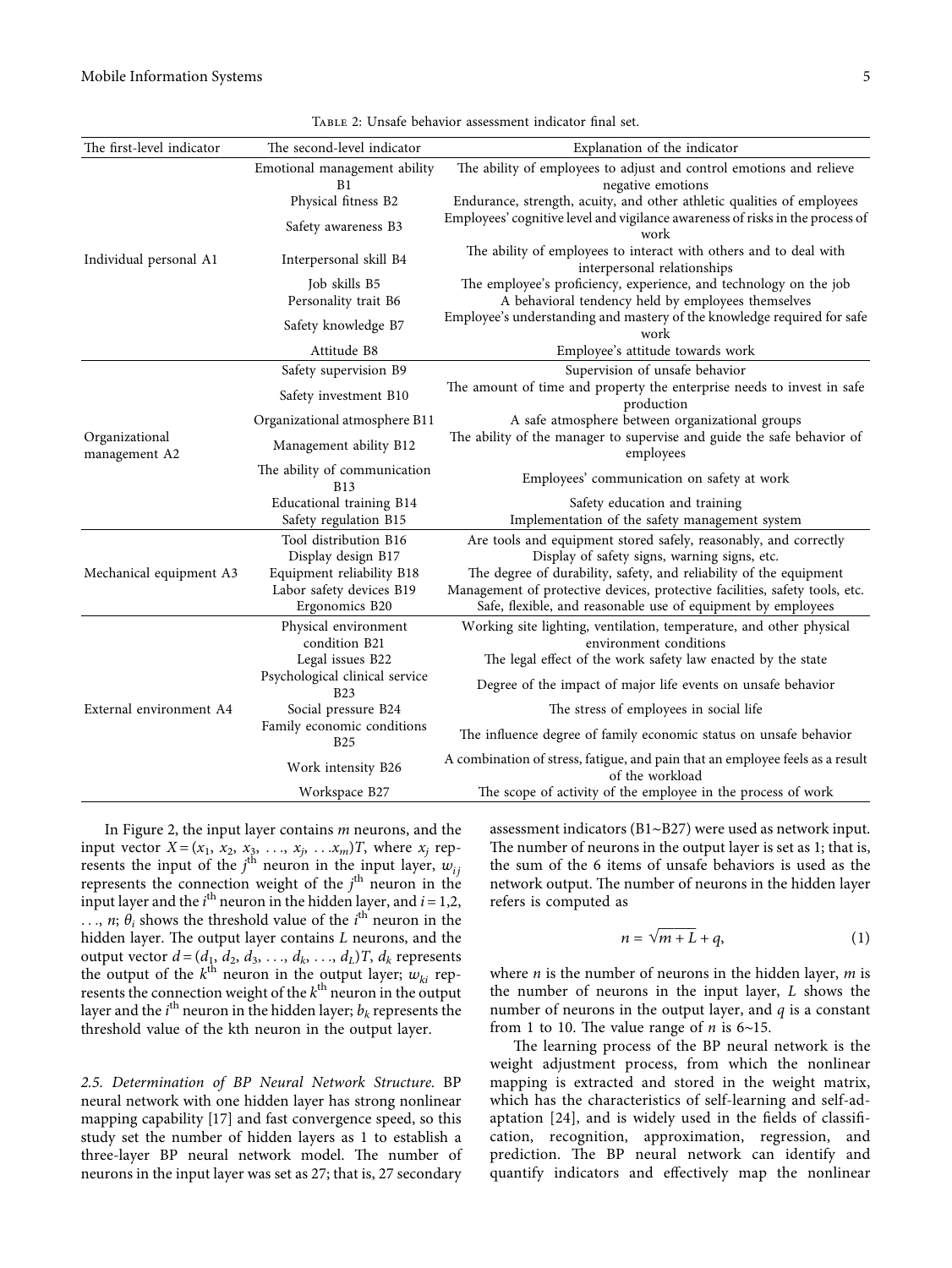<span id="page-5-0"></span>

| Indicators                                  | Number of secondary<br>indicators | Item<br>number | Item example                                                                                                                                                                                                                |
|---------------------------------------------|-----------------------------------|----------------|-----------------------------------------------------------------------------------------------------------------------------------------------------------------------------------------------------------------------------|
| Individual personal A1                      | 8                                 | 24             | (1) When confronted with unexpected problems, I can deal with<br>them calmly<br>(2) I know the safety knowledge of my position very well<br>(3) I am very conscientious and responsible during my work                      |
| Organizational management<br>A <sub>2</sub> |                                   | 21             | (1) I enjoy discussing job skills with my colleagues<br>(2) The work unit constrains us strictly in accordance with the<br>safety system<br>(3) Work units often organize staff to carry out safety education<br>activities |
| Mechanical equipment A3                     | 5                                 | 15             | (1) The work unit can update and maintain the equipment in<br>time<br>(2) When I'm done with my tools, I put them in a proper place<br>(3) I can use tools and equipment correctly                                          |
| External environment A4                     | 7                                 | 21             | (1) I can operate safely in poor working conditions<br>(2) Family matters tend to cause me to break the rules<br>(3) The workload is so heavy that I may not follow the rules                                               |
| Unsafe behavior                             |                                   | 6              | (1) I may engage in unsafe behavior to save time and effort<br>(2) I may unconsciously stand or sit in dangerous areas<br>(3) I might use my hands instead of machines                                                      |

Table 3: Questionnaire questions and references.

Table 4: Descriptive statistics of the demographic data.

| Variable                                         | Category                         | Number of people                                                                                                          | Proportion (%) |
|--------------------------------------------------|----------------------------------|---------------------------------------------------------------------------------------------------------------------------|----------------|
|                                                  | Male                             | 96                                                                                                                        | 77.42          |
|                                                  | Female                           | 28<br>35<br>53<br>36<br>33<br>50<br>41<br>28<br>49<br>47<br>27<br>32<br>21<br>44<br>26<br>23<br>20<br>14<br>16<br>19<br>6 | 22.58          |
|                                                  | Age 25 and below                 |                                                                                                                           | 28.23          |
|                                                  | $26-35$ years old                |                                                                                                                           | 42.74          |
|                                                  | Age 36 and above                 |                                                                                                                           | 29.03          |
|                                                  | Senior high school and below     |                                                                                                                           | 26.61          |
| Education                                        | Junior college and undergraduate |                                                                                                                           | 40.32          |
|                                                  | Postgraduate or above            |                                                                                                                           | 33.07          |
|                                                  | City                             |                                                                                                                           | 22.58          |
| Homeplace                                        | Villages and towns               |                                                                                                                           | 39.52          |
|                                                  | Country                          |                                                                                                                           | 37.90          |
|                                                  | 3 years and below                |                                                                                                                           | 21.77          |
| Gender<br>Age<br>Working hours<br>Operating post | 4-5 years                        |                                                                                                                           | 25.81          |
|                                                  | 6-10 years                       |                                                                                                                           | 16.94          |
|                                                  | 11 years and above               |                                                                                                                           | 35.48          |
|                                                  | Boiler                           |                                                                                                                           | 20.97          |
|                                                  | Motor machine                    |                                                                                                                           | 18.55          |
|                                                  | Electrical engineering           |                                                                                                                           | 16.13          |
|                                                  | Material                         |                                                                                                                           | 11.29          |
|                                                  | Environmental chemistry          |                                                                                                                           | 12.90          |
|                                                  | New energy resources             |                                                                                                                           | 15.32          |
|                                                  | Else                             |                                                                                                                           | 4.84           |

relationship among assessment indicators and the internal relationship between each indicator and the assessment object. Moreover, it is a kind of cause-and-effect method. After training and learning known samples, an adaptive mechanism of network weights is established, and the trained network weights are used to calculate the indicator weights, making the weights more efficient. In addition, it can also effectively reduce the influence of human subjective factors, making the weight result more effective. To determine the weights of indicators, the following steps were employed using BP neural network.

- (i) The input (assessment indicator data) and output (assessment object) of the network were determined with sample data.
- (ii) The BP neural network model is established and network structure is determined.
- (iii) The network is trained and the weight of the network connection and threshold is adjusted.
- (iv) The performance of the network is tested.
- (v) After the network performance is improved, the indicator weight is calculated according to the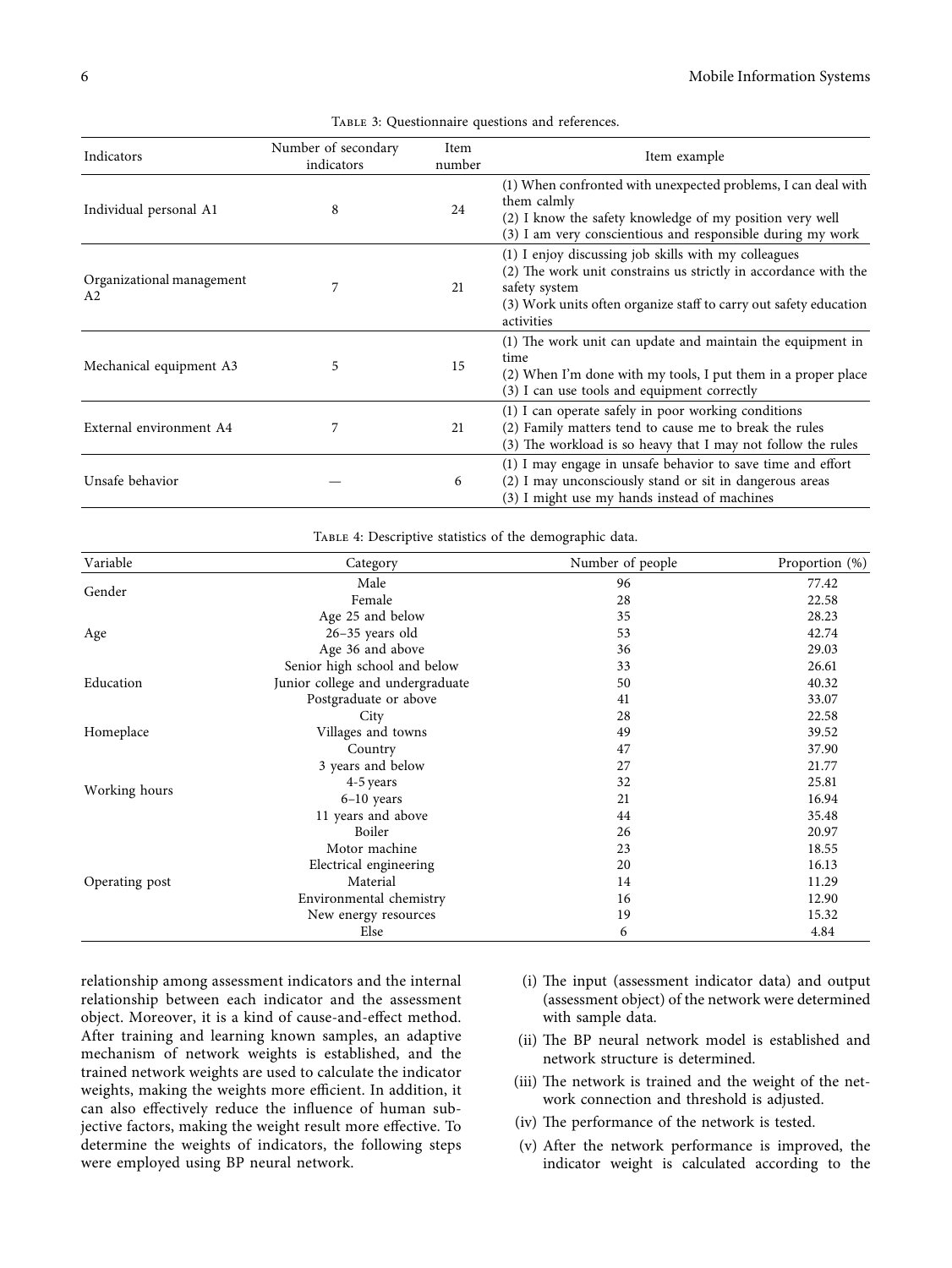<span id="page-6-0"></span>

FIGURE 2: Three-layer BP neural network structure.

connection weight of the input layer and the hidden layer and is computed as

$$
v_j = \frac{\sum_{i=1}^n |w_{ij}|}{\sum_{l=1}^m \sum_{i=1}^n |w_{il}|}, \quad j = 1, 2, ..., m,
$$
 (2)

where  $v_j$  is the weight of the  $j^{\text{th}}$  neuron in the input layer; *m* is the number of neurons in the input layer, *n* shows the number of neurons in the hidden layer,  $w_{ij}$  is the connection weight between the *j*<sup>th</sup> neuron in the input layer and the *i*<sup>th</sup> neuron in the hidden layer, and  $w_{il}$  indicates the connection weight of the *l*<sup>th</sup> neuron in the input layer and the *i*<sup>th</sup> neuron in the hidden layer.

#### **3. Results**

#### *3.1. BP Neural Network Simulation*

*3.1.1. Data Normalization.* Before training the BP neural network, the 124 data samples were normalized to eliminate outliers and accelerate the convergence speed of the network. The goal of normalization is to convert the values of numeric data columns in the dataset to a common standard scale, without altering variations in the ranges of values [\[13](#page-10-0), [14](#page-10-0)]. For machine learning, every dataset does not require normalization. It is required only when features have different ranges. There are different types of data normalization. In this study, the min-max method of data normalization is employed to obtain a standard set of values. Using data normalization all the data samples were normalized into the range of  $0$  and  $1$ . The data normalization results are shown in Table [5.](#page-7-0)

*3.1.2. Network Training and Testing.* MatlabR2015 software was used to train and test the BP neural network. After repeated calculation of the normalized data samples, when the number of neurons in the hidden layer was 13, the network error and the number of iterative steps were small; therefore, the number of neurons in the hidden layer was set

as 13, and the BP neural network model with "27-13-1" structure was developed. All the 124 normalized data samples were divided into two parts comprising a training set (110 data samples) and a testing set (14 data samples). After repeated tests, the network parameters were set as shown in Table [6.](#page-7-0) When the training times are 169, the mean square error (MSE) meets the accuracy requirements, as shown in Figure [3](#page-7-0).

After the training, the test set was input into the trained network for simulation, and the comparison results between the real number and predicted number of the test set were obtained, as shown in Figure [4](#page-8-0).

As can be seen from Figure [4,](#page-8-0) the difference between the real number and the predicted number in the test set is sufficiently small, indicating that the trained BP neural network can accurately reflect the complex relationship between assessment indicators and unsafe behaviors.

*3.2. Determination of Weights of Assessment Indicators.* Backpropagation is the heart of neural network training. It is the method of fine-tuning the weights of a neural network based on the error rate obtained in the previous epoch (i.e., iteration). Proper tuning of the weights allows you to reduce error rates and make the model reliable by increasing its generalization. It can be seen from the previous section that, through the self-learning function of the BP neural network, the connection weights and thresholds between each network layer have met the accuracy requirements. MATLAB software was used to obtain the connection weight between the input layer and the hidden layer of the trained BP neural network, as shown in Table [7.](#page-8-0)

Using equation (2), the weights of the 27 secondary assessment indicators of the plant workers' unsafe behaviors are obtained by calculating the data in Table [7](#page-8-0). The results are shown in Table [8.](#page-9-0)

As can be seen from Table [8](#page-9-0) the weights of all indicators are greater than zero, indicating that all the 27 second-level indicators have an impact on unsafe behaviors. Therefore according to the weights we get  $B26 > B3 > B19 > B2 > B20 >$ B12 > B9 > B24 > B7 > B18 > B11 > B1 > B16 > B27 > B21 >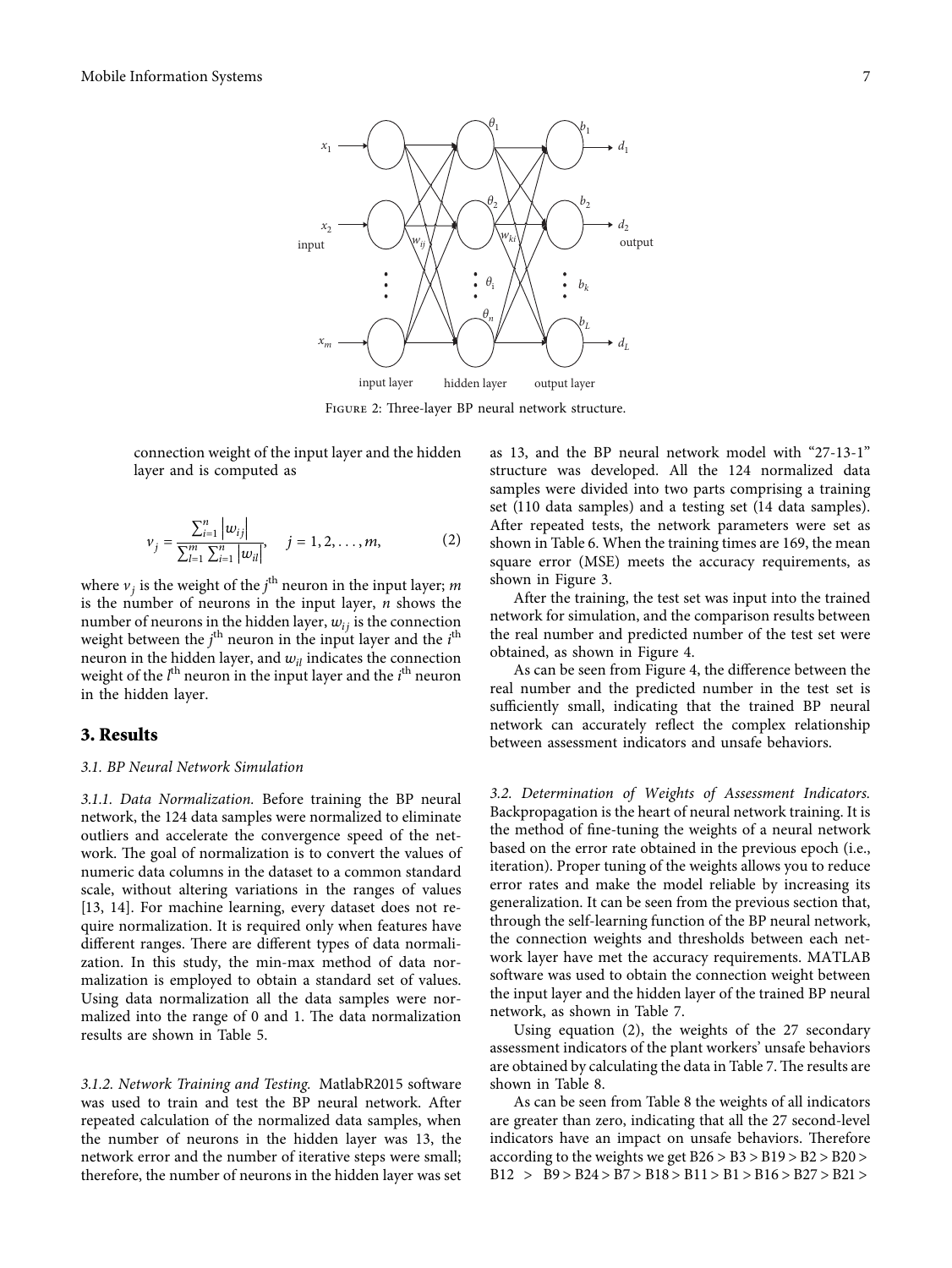<span id="page-7-0"></span>

|                      | Normalized sample data |                |     |     |     |     |     |         |     |     |   |     |     |
|----------------------|------------------------|----------------|-----|-----|-----|-----|-----|---------|-----|-----|---|-----|-----|
| Assessment indicator | 1                      | $\overline{c}$ | 3   | 4   | 5   | 6   | 7   | 8       | 9   | 10  |   | 123 | 124 |
| B1                   | 0.8                    | 0.7            | 0.5 | 0.5 | 0.7 | 0.7 | 1.0 | 0.5     | 0.6 | 0.6 |   | 0.8 | 0.5 |
| B2                   | 0.5                    | 0.5            | 0.9 | 0.7 | 0.5 | 0.5 | 0.8 | 0.6     | 0.6 | 0.7 |   | 0.6 | 0.7 |
| B3                   | 0.8                    | 0.8            | 0.6 | 0.8 | 0.6 | 0.5 | 0.6 | 0.5     | 0.5 | 0.6 |   | 0.6 | 0.5 |
| B <sub>4</sub>       | 0.7                    | 0.5            | 0.5 | 0.6 | 0.5 | 0.4 | 0.7 | 0.3     | 0.6 | 0.6 |   | 0.6 | 0.5 |
| B5                   | 0.6                    | 0.8            | 0.7 | 0.9 | 0.7 | 0.8 | 0.6 | 0.6     | 0.4 | 0.6 | . | 0.5 | 0.6 |
| <b>B6</b>            | 0.7                    | 0.8            | 0.6 | 0.9 | 0.6 | 0.5 | 0.5 | 0.5     | 0.5 | 0.7 |   | 0.7 | 0.7 |
| B7                   | 0.5                    | 0.4            | 0.6 | 0.5 | 0.5 | 0.7 | 0.9 | 0.7     | 0.6 | 0.5 |   | 0.7 | 0.4 |
| B <sub>8</sub>       | 0.5                    | 0.5            | 0.6 | 0.8 | 0.5 | 0.6 | 0.6 | $0.4\,$ | 0.4 | 0.6 |   | 0.5 | 0.6 |
| <b>B9</b>            | 0.5                    | 0.5            | 0.5 | 0.5 | 0.4 | 0.7 | 0.7 | 0.5     | 0.5 | 0.6 |   | 0.7 | 0.4 |
| <b>B10</b>           | 0.5                    | 0.5            | 0.6 | 0.6 | 0.7 | 0.5 | 0.8 | 0.6     | 0.6 | 0.5 |   | 0.7 | 0.6 |
| <b>B11</b>           | 0.7                    | 0.8            | 0.6 | 0.6 | 0.5 | 0.6 | 0.8 | 0.5     | 0.4 | 0.7 |   | 0.5 | 0.6 |
| <b>B12</b>           | 0.8                    | 0.7            | 0.7 | 0.5 | 0.5 | 0.8 | 0.6 | 0.7     | 0.6 | 0.7 | . | 0.7 | 0.5 |
| <b>B13</b>           | 0.6                    | 0.4            | 0.5 | 0.6 | 0.7 | 0.4 | 0.6 | $0.4\,$ | 0.5 | 0.7 |   | 0.6 | 0.6 |
| <b>B14</b>           | 0.8                    | 0.6            | 0.8 | 0.7 | 0.7 | 0.8 | 0.7 | 0.7     | 0.6 | 0.8 |   | 0.8 | 0.7 |
| <b>B15</b>           | 0.7                    | 0.8            | 0.7 | 0.6 | 0.7 | 0.6 | 0.7 | 0.6     | 0.6 | 0.8 |   | 0.8 | 0.6 |
| <b>B16</b>           | 0.5                    | 0.5            | 0.6 | 0.8 | 0.5 | 0.5 | 0.4 | 0.5     | 0.4 | 0.7 |   | 0.7 | 0.4 |
| <b>B17</b>           | 0.6                    | 0.6            | 0.4 | 0.4 | 0.5 | 0.4 | 0.6 | 0.4     | 0.4 | 0.5 |   | 0.4 | 0.6 |
| <b>B18</b>           | 0.4                    | 0.5            | 0.7 | 0.5 | 0.4 | 0.4 | 0.5 | 0.5     | 0.4 | 0.6 |   | 0.7 | 0.5 |
| <b>B19</b>           | 0.6                    | 0.5            | 0.5 | 0.5 | 0.7 | 0.5 | 0.5 | 0.5     | 0.5 | 0.6 |   | 0.7 | 0.8 |
| <b>B20</b>           | 0.5                    | 0.5            | 0.5 | 0.6 | 0.4 | 0.4 | 0.6 | 0.5     | 0.6 | 0.4 |   | 0.4 | 0.4 |
| <b>B21</b>           | 0.7                    | 0.6            | 0.5 | 0.5 | 0.6 | 0.6 | 0.4 | 0.4     | 0.5 | 0.5 |   | 0.4 | 0.7 |
| <b>B22</b>           | 0.7                    | 0.6            | 0.7 | 0.8 | 0.7 | 0.6 | 0.7 | 0.9     | 0.6 | 0.8 |   | 0.7 | 0.8 |
| <b>B23</b>           | 0.4                    | 0.4            | 0.5 | 0.4 | 0.7 | 0.6 | 0.4 | 0.4     | 0.4 | 0.3 |   | 1.0 | 0.7 |
| <b>B24</b>           | 0.5                    | 0.6            | 0.5 | 0.4 | 0.4 | 0.8 | 0.8 | 0.3     | 0.6 | 0.3 |   | 0.6 | 0.8 |
| <b>B25</b>           | 0.3                    | 0.7            | 0.7 | 0.4 | 0.2 | 0.5 | 0.5 | 0.2     | 0.5 | 0.4 |   | 0.5 | 0.7 |
| <b>B26</b>           | 0.7                    | 0.5            | 0.6 | 0.6 | 0.6 | 0.4 | 0.4 | 0.7     | 0.7 | 0.4 |   | 0.6 | 0.5 |
| <b>B27</b>           | 0.6                    | 0.7            | 0.7 | 0.4 | 0.5 | 0.7 | 0.7 | 0.6     | 0.4 | 0.5 |   | 0.4 | 0.5 |
| Unsafe behavior      | 0.4                    | 0.3            | 0.3 | 0.4 | 0.5 | 0.4 | 0.3 | 0.5     | 0.6 | 0.5 |   | 0.3 | 0.4 |

Table 5: Normalized processing results of questionnaire data.

Table 6: Network parameter settings.

| Function name                    | Function type/parameter<br>value |
|----------------------------------|----------------------------------|
| Training function                | trainlm                          |
| Hidden layer activation function | tansig                           |
| Output layer activation function | purelin                          |
| Performance function             | mse                              |
| Maximum number of training steps | epochs = $5000$                  |
| Learning rate                    | 0.05                             |
| Target error                     | 0.001                            |



Figure 3: Network error change.

B13 > B25 > B8 > B6 > B15 > B14 > B23 > B5 > B22 > B4 >

 $B17 > B10$ . Therefore, for workers in power plants, the prevention and control of their unsafe behaviors should start from the importance indicator and take corresponding prevention and control measures, such as reducing workers' work intensity (B26), enhancing workers' safety awareness (B3), and strengthening the management of labor protection devices (B19).

#### **4. Discussion**

Electrical accidents can cause serious injuries in the workplace. However, the control measures that prevent these hazards require careful management, attention to detail, and technical competence. According to the Accident Causation theory, the unsafe behavior of people and the unsafe state of objects in the electric workplace are the two major factors leading to the occurrence of electric power accidents [[25](#page-10-0)]. Since the unsafe state of objects is mostly due to human factors, the unsafe behavior of people is the main cause of accidents [\[26](#page-10-0)]. For on-site workers in power plants, they face not only common accidents such as object hit, falling from a height, and fire, but also electrical hazards such as electric shock, static electricity, radiofrequency radiation, and circuit faults. Compared with other industries, there are more dangers of accidents in electric power plants, and the danger of unsafe behaviors is also greater [[27](#page-10-0)]. When the on-site workers in power plants are in a complex site environment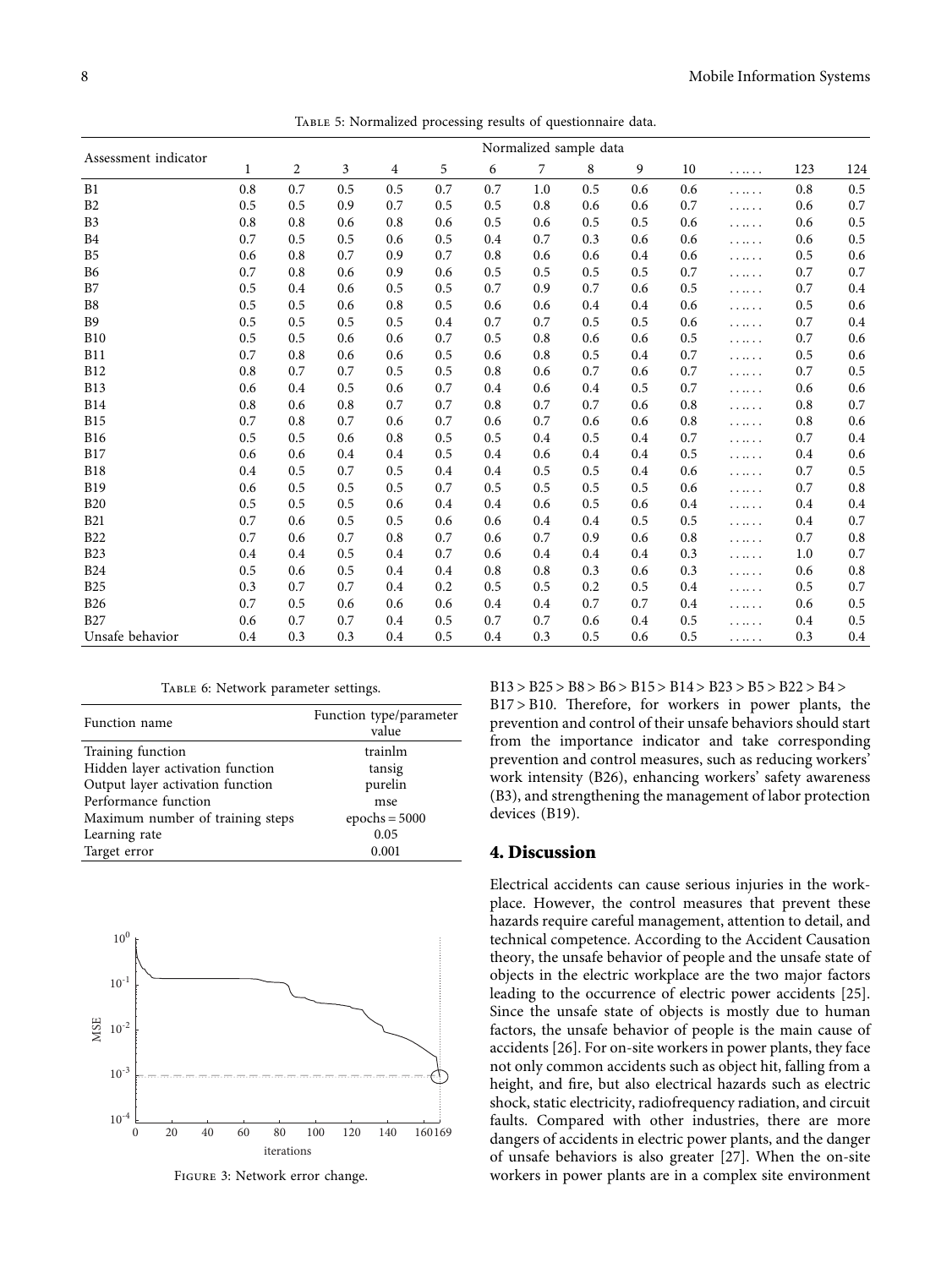<span id="page-8-0"></span>

Figure 4: Comparison results of a real number and predicted number.

TABLE 7: Connection weights of the input layer and hidden layer.

|             |           | Hidden layer |           |           |           |           |           |           |           |           |           |           |           |  |
|-------------|-----------|--------------|-----------|-----------|-----------|-----------|-----------|-----------|-----------|-----------|-----------|-----------|-----------|--|
| Input layer | 1         | 2            | 3         | 4         | 5         | 6         | 7         | 8         | 9         | 10        | 11        | 12        | 13        |  |
| 1           | $-0.2952$ | $-0.0585$    | $-0.3663$ | 0.9917    | $-0.4327$ | 0.3371    | 0.5950    | 0.2663    | $-0.0780$ | $-0.1982$ | 0.2817    | $-0.2588$ | $-0.0395$ |  |
| 2           | $-0.2869$ | 0.0892       | 0.2203    | $-0.5842$ | $-0.3915$ | 0.2336    | $-1.2626$ | 0.4347    | 0.3952    | 0.3072    | $-0.0420$ | 0.5749    | $-0.1815$ |  |
| 3           | 0.7548    | 0.5250       | 0.2235    | $-0.6407$ | 0.4147    | $-0.8581$ | 0.0530    | $-0.4803$ | $-0.1793$ | $-0.3932$ | 0.4267    | $-0.2042$ | 0.3136    |  |
| 4           | 0.0073    | $-0.0717$    | $-0.2040$ | 0.4151    | 0.0068    | $-0.6182$ | 0.2875    | $-0.1398$ | 0.2135    | $-0.1455$ | 0.7740    | 0.0560    | 0.2669    |  |
| 5           | $-0.0388$ | $-0.0083$    | $-1.1526$ | 0.0992    | $-0.0135$ | $-0.0156$ | $-0.5322$ | $-0.0431$ | $-0.4243$ | $-0.5547$ | 0.2701    | 0.1408    | $-0.1827$ |  |
| 6           | 0.4757    | $-0.0857$    | 0.5354    | 0.0996    | 0.4099    | $-0.6229$ | 0.1425    | $-0.1295$ | 0.0765    | 0.1606    | $-0.3889$ | $-0.2200$ | $-0.3757$ |  |
| 7           | 0.1050    | 0.4414       | $-0.1166$ | 0.1225    | 0.1934    | $-0.8916$ | 0.1836    | $-0.2593$ | 0.7292    | $-0.6284$ | 0.4422    | 0.1193    | 0.2093    |  |
| 8           | 0.5886    | $-0.0302$    | $-0.1164$ | $-0.0657$ | $-1.1300$ | $-0.1659$ | 0.4965    | 0.3811    | $-0.2098$ | $-0.1455$ | 0.2397    | $-0.0320$ | 0.2027    |  |
| 9           | $-0.2902$ | 0.4937       | $-0.3174$ | 0.3021    | $-0.5782$ | $-0.4748$ | $-0.1900$ | 0.4145    | 0.5013    | 0.0325    | 0.3059    | 0.4790    | 0.3461    |  |
| 10          | 0.1632    | 0.0007       | 0.2526    | $-0.2049$ | $-0.1413$ | $-0.5245$ | $-0.1570$ | 0.3526    | 0.1405    | 0.0535    | 0.4960    | 0.1703    | $-0.3082$ |  |
| 11          | 0.2115    | 0.4525       | 0.2770    | $-0.2740$ | $-0.3402$ | 0.2991    | 0.3062    | 0.1839    | 0.5891    | $-0.3850$ | 0.2050    | $-0.0728$ | 0.6219    |  |
| 12          | $-0.3240$ | 0.0945       | 0.4148    | 0.3146    | $-0.1261$ | 0.1120    | 0.4955    | $-0.0117$ | 0.7450    | $-0.1319$ | $-0.5169$ | $-0.4042$ | $-1.0726$ |  |
| 13          | $-0.0243$ | $-0.2433$    | 0.1649    | 0.7104    | $-0.2517$ | 0.1542    | 0.6934    | 0.5871    | $-0.2676$ | $-0.1441$ | 0.2368    | $-0.2266$ | $-0.2132$ |  |
| 14          | 0.0143    | 0.2992       | $-0.6588$ | $-0.2533$ | 0.0358    | $-0.1807$ | 0.3249    | $-0.1998$ | $-0.1998$ | $-0.0324$ | 0.5665    | $-0.5900$ | 0.2438    |  |
| 15          | $-0.4343$ | $-0.0685$    | 0.1836    | $-0.2520$ | 0.0713    | 0.0132    | 0.3275    | 0.3878    | $-0.2628$ | $-0.5269$ | $-0.2216$ | $-0.4370$ | $-0.4187$ |  |
| 16          | $-0.1226$ | 0.3956       | $-0.0083$ | 0.2359    | $-0.3417$ | 0.3511    | $-0.1217$ | 0.5777    | 0.2324    | 0.0577    | $-0.1372$ | 0.6217    | 0.8375    |  |
| 17          | 0.0689    | 0.3043       | $-0.0286$ | $-0.0189$ | 0.2454    | $-0.3051$ | $-0.3599$ | 0.2706    | $-0.2475$ | 0.3308    | 0.2252    | $-0.6758$ | $-0.0610$ |  |
| 18          | 0.1081    | 0.6825       | 0.5123    | $-0.2911$ | $-0.3805$ | 0.3118    | $-0.5222$ | $-0.1878$ | 0.0568    | 0.2614    | 0.3501    | $-0.5857$ | $-0.0819$ |  |
| 19          | $-0.3442$ | $-0.6988$    | 0.3581    | 0.4454    | 0.4121    | $-0.0048$ | 0.2085    | 0.4561    | 0.3631    | 0.4466    | $-0.6719$ | 0.5800    | $-0.4727$ |  |
| 20          | 0.4921    | 0.1508       | $-0.1789$ | 0.7271    | $-0.4049$ | $-0.1384$ | 0.8144    | 0.0878    | 0.6026    | 0.3856    | 0.2186    | $-0.2743$ | $-0.3253$ |  |
| 21          | $-0.5855$ | $-0.1424$    | 0.0569    | $-0.0642$ | 0.8577    | $-0.1279$ | 0.0514    | 0.4017    | 0.5526    | $-0.0053$ | $-0.3108$ | $-0.5606$ | 0.2282    |  |
| 22          | 0.2434    | 0.7988       | $-0.0103$ | $-0.3708$ | $-0.0187$ | $-0.6294$ | 0.1310    | $-0.3730$ | $-0.1851$ | 0.1337    | $-0.0605$ | $-0.2389$ | $-0.2441$ |  |
| 23          | $-0.5077$ | $-0.0085$    | $-0.0773$ | 0.2375    | $-0.6070$ | 0.1202    | 0.7858    | 0.3053    | 0.1924    | 0.1845    | 0.2662    | $-0.1403$ | $-0.0962$ |  |
| 24          | 0.1316    | $-0.0407$    | $-0.0789$ | 0.2234    | 0.3939    | 0.0673    | $-0.6658$ | 0.5578    | $-0.3500$ | $-0.6449$ | $-0.8370$ | $-0.3285$ | $-0.3830$ |  |
| 25          | $-0.1138$ | $-0.3791$    | 0.4841    | 0.1840    | 0.0061    | $-0.3553$ | 0.5431    | 0.1653    | 0.5348    | 0.2657    | 0.1775    | $-0.2424$ | $-0.4098$ |  |
| 26          | $-0.1263$ | $-0.7877$    | $-0.6744$ | 0.0036    | 0.3495    | 0.1756    | 0.4227    | $-0.2467$ | 0.1085    | $-0.4655$ | 1.1550    | $-0.6489$ | 0.6749    |  |
| 27          | $-0.5675$ | 0.0194       | $-0.2914$ | $-0.3810$ | $-0.0378$ | $-0.7788$ | 0.3263    | $-0.5978$ | 0.3844    | $-0.0161$ | 0.0934    | 0.4167    | 0.0683    |  |

for a long time, accompanied by heavy physical and mental work, it will lead to the unsafe state of workers easily falling into negative emotions [[28](#page-10-0)], physical fatigue [[29](#page-11-0)], and consciousness decline [[30](#page-11-0)], resulting in increased potential safety accidents. Nowadays, with the development of safety technology, the safety performance of power plants is improving. However, due to the characteristics and limits of human beings in physiology, psychology, and spirit, the unsafe behavior of human beings is difficult to control and unstable. Therefore, to ensure the safe operation of power

plant workers, it is necessary to comprehensively evaluate their unsafe behaviors.

There were few researches on the analysis of unsafe behavior of power plant workers and few researches on the unsafe behavior from the perspective of assessment indicator [\[31](#page-11-0)]. Studies on unsafe behaviors from the perspective of assessment indicators are rare. Establishing a scientific and comprehensive assessment indicator system of workers' unsafe behavior in power plants is the basis of monitoring and evaluating workers' unsafe state and an important way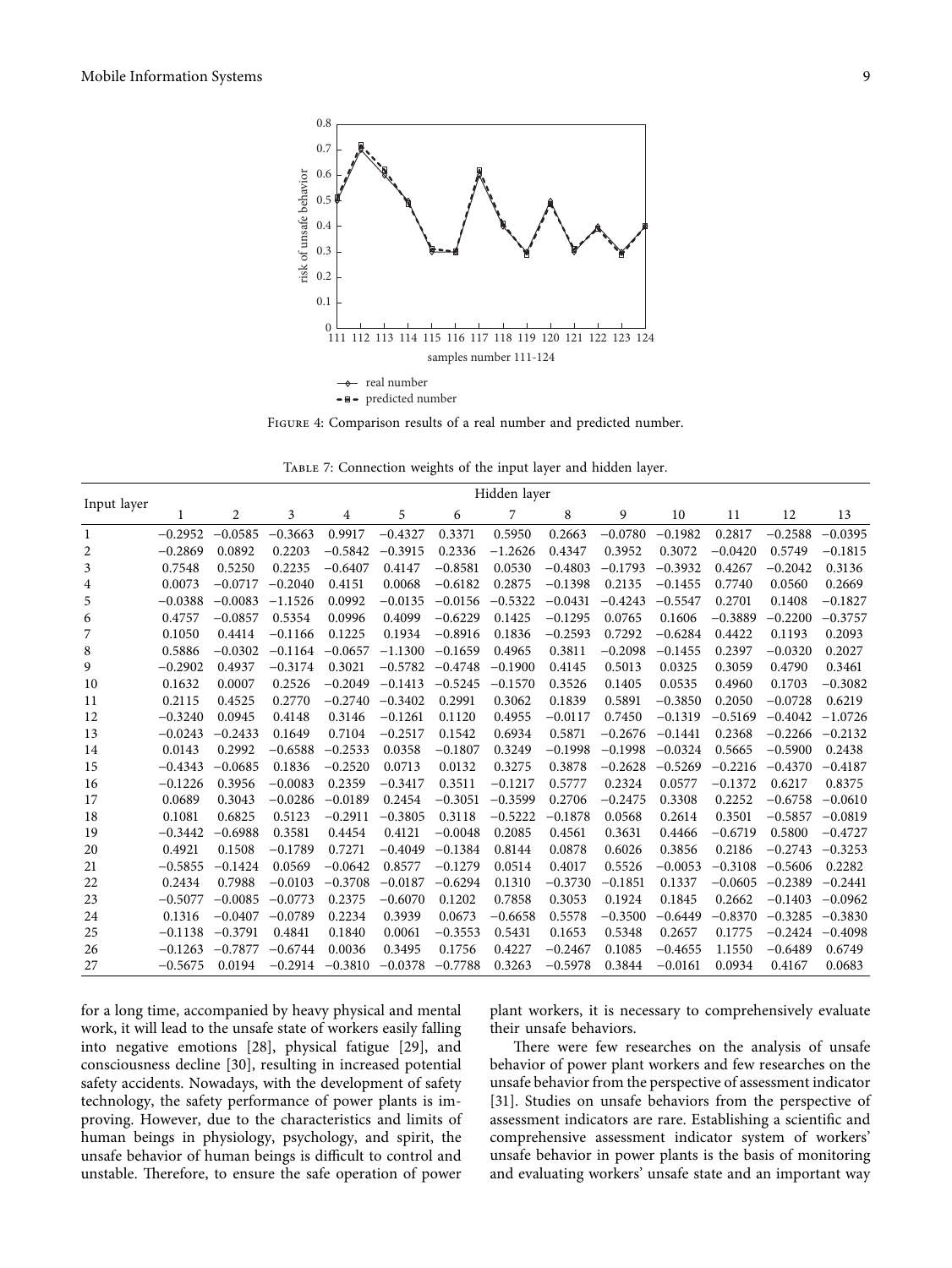<span id="page-9-0"></span>

| Indicator |            |                |                |            |            |            |            |            |                |
|-----------|------------|----------------|----------------|------------|------------|------------|------------|------------|----------------|
|           | B1         | B <sub>2</sub> | B <sub>3</sub> | B4         | B5         | <b>B6</b>  | B7         | B8         | B <sub>9</sub> |
| Weight    | 0.0374     | 0.0446         | 0.0487         | 0.0286     | 0.0310     | 0.0332     | 0.0396     | 0.0339     | 0.0421         |
| Ranking   | 12         | 4              |                | 25         | 23         | 19         |            | 18         |                |
|           | <b>B10</b> | <b>B11</b>     | <b>B12</b>     | <b>B13</b> | <b>B14</b> | B15        | <b>B16</b> | <b>B17</b> | <b>B18</b>     |
| Weight    | 0.0264     | 0.0376         | 0.0425         | 0.0349     | 0.0320     | 0.0321     | 0.0360     | 0.0280     | 0.0386         |
| Ranking   | 27         |                | 6              | 16         | 21         | 20         | 13         | 26         | 10             |
|           | <b>B19</b> | <b>B20</b>     | <b>B21</b>     | <b>B22</b> | <b>B23</b> | <b>B24</b> | <b>B25</b> | <b>B26</b> | <b>B27</b>     |
| Weight    | 0.0486     | 0.0428         | 0.0352         | 0.0306     | 0.0315     | 0.0419     | 0.0344     | 0.0520     | 0.0355         |
| Ranking   |            |                | 15             | 24         | 22         |            | 17         |            | 14             |

Table 8: Calculation results of the weight of the assessment indicator system.

to effectively prevent workers' unsafe behavior. This study proposed an assessment method for power plant workers unsafe behavior based on BP neural network. An assessment indicator system was composed of 4 first-level indicators and 27 second-level indicators. The assessment indicators were taken as network input and unsafe behaviors as network output. Finally, the weights of 27 secondary indicators are obtained through training of the model. And a three-layer BP neural network assessment model of "27-13-1" is developed.

BP neural network is highly applicable in the field of assessment and prediction [[12–16\]](#page-10-0). To overcome the shortcomings of traditional assessment methods, such as difficulty in defining the relationship between indicators, strong subjectivity in weight determination, and difficulty in reproducing the assessment results [\[32](#page-11-0)], this study used the neural networks algorithm to determine the indicator weight. Besides, it can carry on numerous trainings for huge amounts of data. Therefore, the assessment weight is fit, and the assessment model is more effective. In this study, the power plant workers in Tianjin, Yinchuan, Zoucheng, and Yangquan cities of China were taken as examples. The corresponding indicator data were collected through questionnaires and the corresponding indicator weights were calculated using a neural network. Based on the indicator weight, managers can propose specific unsafe behavior prevention and control measures from four aspects: individual personal, organizational management, mechanical equipment, and external environment. For example, at the individual level, it was found that  $B3 > B2 > B7 > B1 > B8 > B6 > B5 > B4$ . Therefore, managers can emphasize strategies aimed at enhancing workers' safety awareness, physical fitness, safety knowledge, and emotional management ability. In addition, it can be seen from the comparison in Figure [4](#page-8-0) that the error between the predicted number and the real number in the test set is sufficiently small, indicating that the trained BP neural network can accurately reflect the complex relationship between assessment indicators and unsafe behaviors.

The occurrence of unsafe behaviors of power plant workers is inherently complicated [[4](#page-10-0)]. It is greatly affected by individual, organization management, mechanical equipment, and external environment. By constructing the assessment indicator system, the influencing factors of unsafe behaviors are selected and the assessment basis is given. Meanwhile, the differences of unsafe behaviors under different indicators can be preliminarily determined. BP neural network model is used to explore the nonlinear complex relationship between different indicators and unsafe behavior, which is of great significance to the prevention of unsafe behavior. Safety managers can choose different indicators according to their own needs and judge whether there is regularity between them through the weight calculation results, to improve the efficiency of safety management and promote the promotion of experiential safety management to preventive safety management.

# **5. Conclusion**

This study established a comprehensive and accurate assessment indicator system for the unsafe behavior of power plant workers, which comprised individual, organization and management, mechanical equipment, external environment, 4 first-level indicators, and 27 secondary indicators. Then a backpropagation BP neural network model of unsafe behavior assessment was established, and the model was simulated and analyzed. The weight of the assessment indicators was determined. A three-layer feedforward backpropagation neural network assessment model of "27- 13-1" was found to be a suitable model. After training and learning, BP neural network method can demonstrate the nonlinear complex relationship between the assessment indicator and the unsafe behavior of power plant workers. The BP neural network method is used to determine the weight of unsafe behavior assessment indicators, and according to the weight value, prevention and control measures can be taken to reduce the occurrence of unsafe behavior. This work places the foundation for future model development, to further satisfy the demands from different departments within the power plants by adding or deleting the number of factors. There are some limitations associated with this study. First, 27 indicators were not sufficient to fully understand the root cause of power plants accidents; more indicators would be investigated. Second, because the real world is complex and dynamic, the future model should be adjustable and capable of treating data automatically. Third, the task of the control room is extremely important; therefore, the unsafe behaviors of control room engineers should be further studied.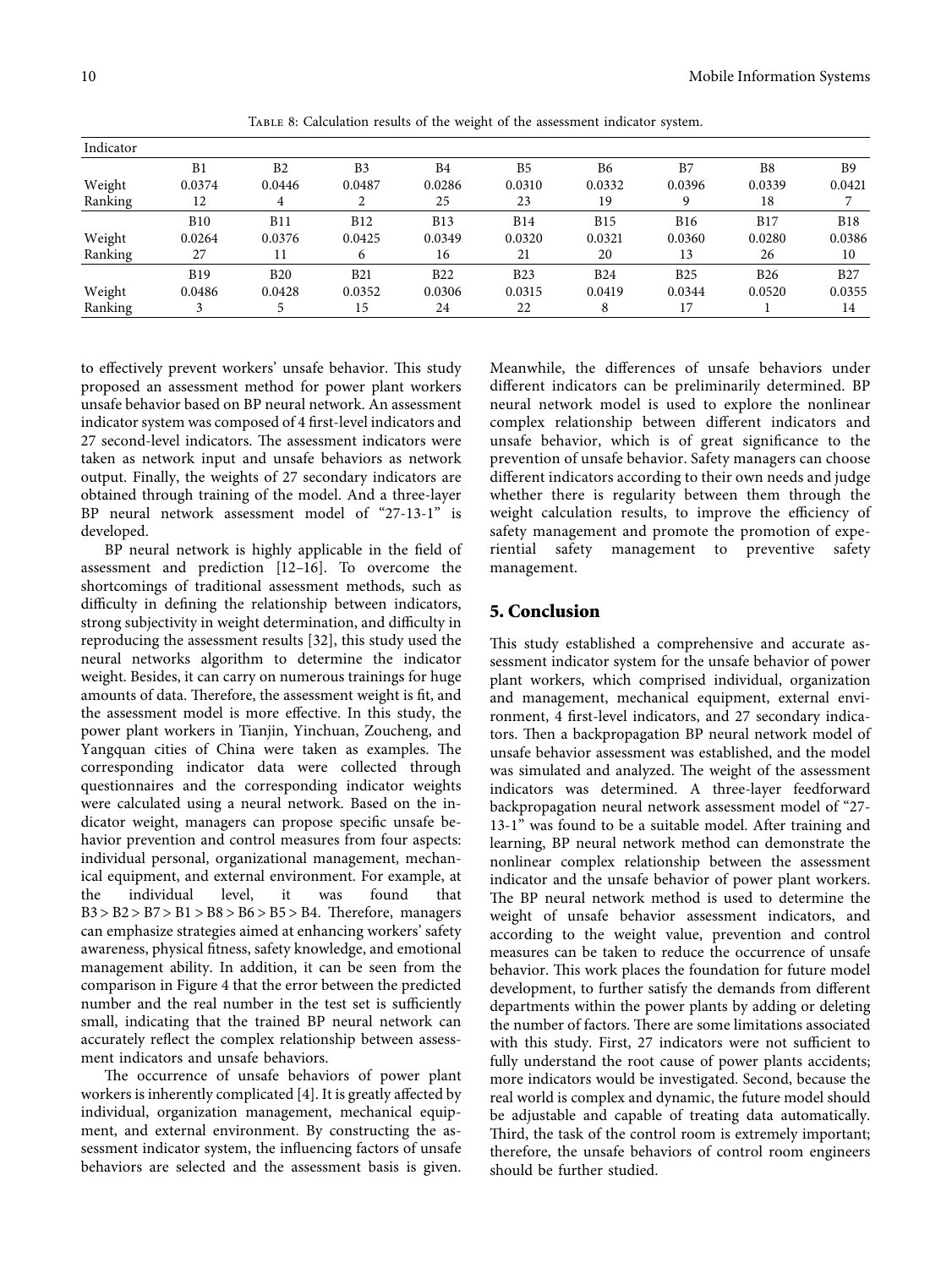# <span id="page-10-0"></span>**Data Availability**

The data used to support the findings of this study are included within the article.

# **Conflicts of Interest**

The authors declare that they have no conflicts of interest.

#### **References**

- [1] G. Fu, L. Zhou, J. Wang, and M. Shi, "Analysis of an explosion accident at Dangyang power plant in Hubei, China: causes and lessons learned," *Safety Science*, vol. 102, pp. 134–143, 2018.
- [2] X. Meng, Q. Liu, X. Luo, and X. Zhou, "Risk assessment of the unsafe behaviours of humans in fatal gas explosion accidents in China's underground coal mines," *Journal of Cleaner Production*, vol. 210, pp. 970–976, 2019.
- [3] J. Shi, D. Y. Chang, P. Zheng, G. L. Li, and J. Y. Zhou, "Study on the propagation of unsafe behavior of laboratory personnel based on SD-SEIR models," *Complex Systems and Complexity Science*, vol. 18, no. 3, pp. 67–74, 2021.
- [4] R. Tong, Y. Zhang, P. Cui, C. Zhai, M. Shi, and S. Xu, "Characteristic analysis of unsafe behavior by coal miners: multi-dimensional description of the pan-scene data," *International Journal of Environmental Research and Public Health*, vol. 15, no. 8, p. 1608, 2018.
- [5] M. Malakoutikhah, M. Jahangiri, M. Alimohammadlou, S. A. Faghihi, and M. Kamalinia, "The factors affecting unsafe behaviors of Iranian workers: a qualitative study based on grounded theory," *Safety and Health at Work*, vol. 12, no. 3, pp. 339–345, 2021.
- [6] H. Mokarami, S. S. Alizadeh, T. Rahimi Pordanjani, and S. Varmazyar, "The relationship between organizational safety culture and unsafe behaviors, and accidents among public transport bus drivers using structural equation modeling," *Transportation Research Part F: Traffic Psychology and Behaviour*, vol. 65, pp. 46–55, 2019.
- [7] M. Shin, H.-S. Lee, M. Park, M. Moon, and S. Han, "A system dynamics approach for modeling construction workers' safety attitudes and behaviors," *Accident Analysis & Prevention*, vol. 68, pp. 95–105, 2014.
- [8] M.-k. Li, Y.-k. Liu, M.-j. Peng, C.-l. Xie, and L.-q. Yang, "The digital simulation and fuzzy evaluation to reduce the likelihood of unsafe behavior in nuclear decommissioning," *Annals of Nuclear Energy*, vol. 119, pp. 331–341, 2018.
- [9] R. P. Tong, H. W. Li, B. L. Zhang, X. Y. Yang, and X. F. Ma, "Modeling of unsafe behavior risk assessment: a case study of Chinese furniture manufacturers," *Safety Science*, vol. 136, Article ID 105157, 2021.
- [10] T. R. Zhang, D. M. Shen, S. W. Zheng, Z. P. Liu, X. D. Qu, and D. Tao, "Predicting unsafe behaviors at nuclear power plants: an integration of theory of planned behavior and technology acceptance model," *International Journal of Industrial Ergonomics*, vol. 80, Article ID 103047, 2020.
- [11] K. Yu, Q. Cao, C. Xie, N. Qu, and L. Zhou, "Analysis of intervention strategies for coal miners' unsafe behaviors based on analytic network process and system dynamics," *Safety Science*, vol. 118, pp. 145–157, 2019.
- [12] M. C. Li and J. C. Wang, "Intelligent recognition of safety risk in metro engineering construction based on BP neural network," *Mathematical Problems in Engineering*, vol. 2021, Article ID 5587027, 10 pages, 2021.
- [13] T.-Y. Tseng and Q. Luo, "Company employee quality evaluation model based on BP neural network," *Journal of Intelligent and Fuzzy Systems*, vol. 40, no. 4, pp. 5883–5892, 2021.
- [14] J.-X. Han, M.-Y. Ma, and K. Wang, "Product modeling design based on genetic algorithm and BP neural network," *Neural Computing & Applications*, vol. 33, no. 9, pp. 4111–4117, 2021.
- [15] J. Y. Feng, B. Y. Yuan, X. Li, D. Tian, and W. S. Mu, "Evaluation on risks of sustainable supply chain based on optimized BP neural networks in the fresh grape industry," *Computers and Electronics in Agriculture*, vol. 183, Article ID 105988, 2021.
- [16] L. M. Zhang, X. X. Zhang, Z. M. Li, and H. Lu, "Assessment of think tank's information dissemination capacity on WeChat public platform based on BP neural network," *Information Studies: Theory & Application, vol. 41, no. 10, pp. 93-99, 2018.*
- [17] W. Wang, R. Tang, C. Li, P. Liu, and L. Luo, "A BP neural network model optimized by mind evolutionary algorithm for predicting the ocean wave heights," *Ocean Engineering*, vol. 162, pp. 98–107, 2018.
- [18] J. Pei, W. Liu, and L. Han, "Research on evaluation index system of Chinese city safety resilience based on Delphi method and cloud model," *International Journal of Environmental Research and Public Health*, vol. 16, no. 20, pp. 1–16, 2019.
- [19] J. Zhang and C. Wu, "The influence of dispositional mindfulness on safety behaviors: a dual process perspective," *Accident Analysis & Prevention*, vol. 70, pp. 24–32, 2014.
- [20] C. K. H. Hon, A. P. C. Chan, and M. C. H. Yam, "Relationships between safety climate and safety performance of building repair, maintenance, minor alteration, and addition (RMAA) works," *Safety Science*, vol. 65, pp. 10–19, 2014.
- [21] E. J. Lee, B. C. Ko, and J.-Y. Nam, "Recognizing pedestrian's unsafe behaviors in far-infrared imagery at night," *Infrared Physics & Technology*, vol. 76, pp. 261–270, 2016.
- [22] G. Ghic, C. G. Bentoiu, and A. Moraru, "Developing questionnaires and interview techniques on the standard of living and quality of life-teaching and practical approaches," *Procedia-Social and Behavioral Sciences*, vol. 116, pp. 5140–5142, 2014.
- [23] I. Mohammadfam, F. Ghasemi, O. Kalatpour, and A. Moghimbeigi, "Constructing a Bayesian network model for improving safety behavior of employees at workplaces," *Applied Ergonomics*, vol. 58, pp. 35–47, 2017.
- [24] W. Dai and P. Hu, "Application of BP neural network in the analytic hierarchy process of person-post evaluation model," *>e Journal of Supercomputing*, vol. 76, no. 2, pp. 897–914, 2020.
- [25] I. Park, J. Kim, S. Han, and C. Hyun, "Analysis of fatal accidents and their causes in the Korean construction industry," *Sustainability*, vol. 12, no. 8, 2020.
- [26] C. Zhou, R. Chen, S. N. Jiang et al., "Human dynamics in nearmiss accidents resulting from unsafe behavior of construction workers," *Physica A: Statistical Mechanics and Its Applications*, vol. 530, Article ID 121495, 2019.
- [27] D. Tao, Z. Liu, X. Diao, H. Tan, X. Qu, and T. Zhang, "Antecedents of self-reported safety behaviors among commissioning workers in nuclear power plants: the roles of demographics, personality traits and safety attitudes," *Nuclear Engineering and Technology*, vol. 53, no. 5, pp. 1454–1463, 2021.
- [28] C. Min, F. Shen, W. Yu, and Y. Chu, "The relationship between government trust and preventive behaviors during the COVID-19 pandemic in China: exploring the roles of